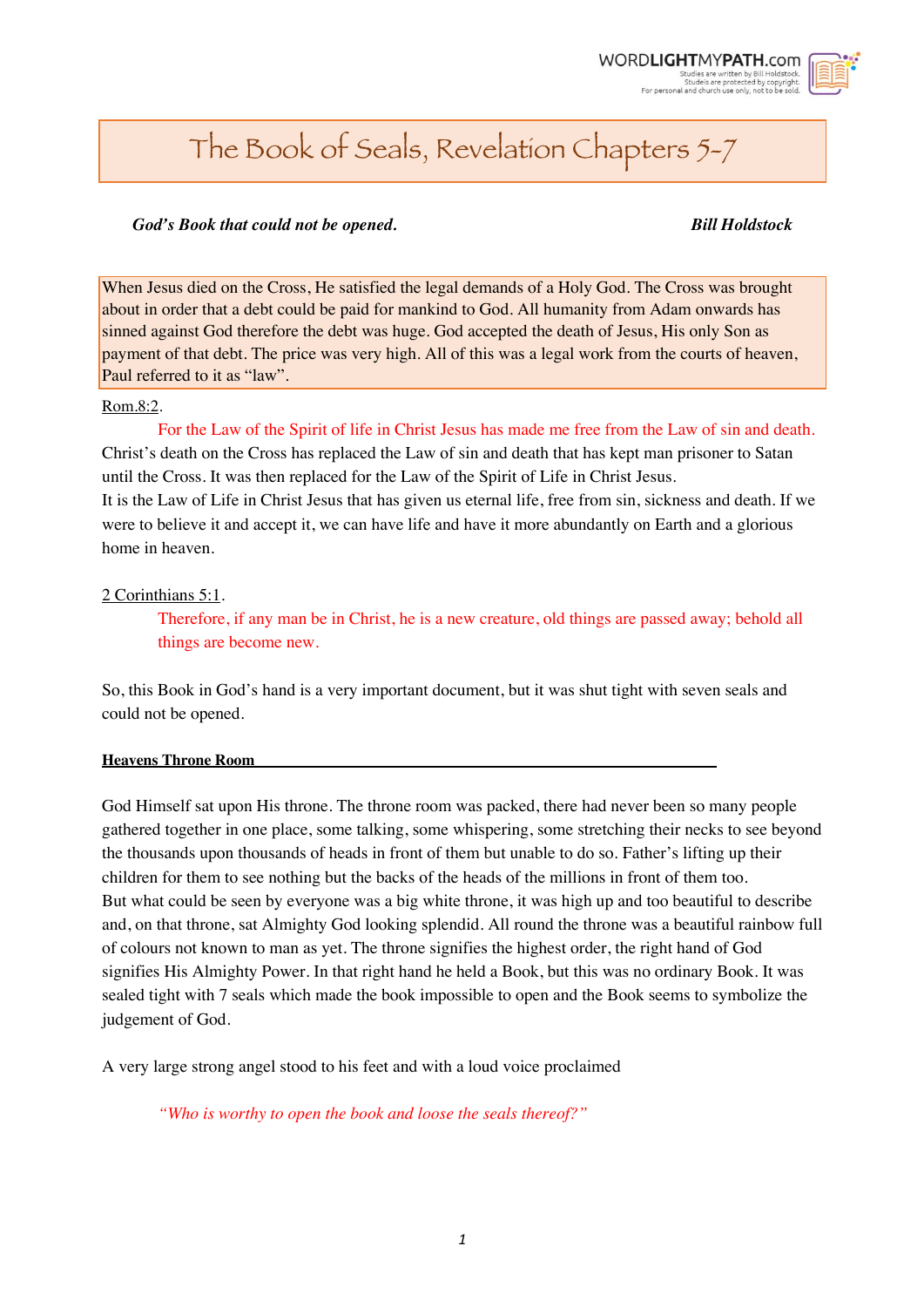

That loud voice and that question was heard in every corner of the earth, on every hill, it echoed round every mountain, it could be heard from one end of every valley to the other. In every cave, everyone under the earth, everyone on the sea, everyone under the sea. All those in heaven, everyone, everywhere heard that loud voice and heard that question "who is worthy to open the Book and loose the seals thereof" No one came forward, the answer to that loud voice with that vital question was. "No man" They looked to the Old Testament Greats including Moses, David, Isaiah and the like. The answer was the same… "No man".

I believe even the Devil himself, hiding somewhere in the darkness, heard that voice, and heard that question and shivered at the thought that even he could not open that Book even if he wanted to. So, he sank lower into the darkness very annoyed because he wanted to sit on that throne and right now things were not going his way. God wanted every person dead or alive, wherever or whoever he or she may be to have the opportunity to open that Book.

But that question still had to be answered who could open that Book that was in the Fathers hand? The vast crowd was waiting, heaven was waiting, God was waiting, there was total silence and you could hear a pin drop. It is interesting to note that the lamb doesn't open the Book until the 24 Elders representing the Church and the angelic hosts, proclaim His worth to do so, telling us that the Church has been raptured and is now in heaven.

John was standing by seeing it all and started to cry bitterly, in fact he sobbed and sobbed because there was no one to open the Book that was in the Father's hand, he knew how important it was for the world at large and every individual in that world that that Book be opened. After all John's name was written in that Book too. The opening of this Book was so important because it contained information regarding the judgment of the earth and this judgment would lead to the Redemption of the Earth, and it would also be the beginning of the end of all evil.

Great importance is given to this and it was the living ones and the 24 Elders standing by waiting, wondering, watching and when they saw Jesus take the Book from His Fathers hand they burst into joyous, rapturous songs of praise and worship.

Jesus dying on the cross made Him qualified and worthy to open the Book, that's how important the Cross is.

# **The Title Deed**

That Book is the "title deed" as it were, to the Redemption of the earth, and the restoration of Israel. After all it was God who created the Earth, the stars and universe. It belongs to Him and Him alone, but He trusted it to man and in his rebellion towards God gave it all to Satan and 'Satan's Ambition' is to sit on God's thrown and become 'god' in God's place. (see www.wordlightmypath.com).

No doubt the names of all the souls purchased by the shed blood of His only Son Jesus are in that Book. The names of millions upon millions who had given their hearts and lives to Jesus were the witnesses and confirmation that dying on the Cross, and the shedding of His Son's blood were the only means to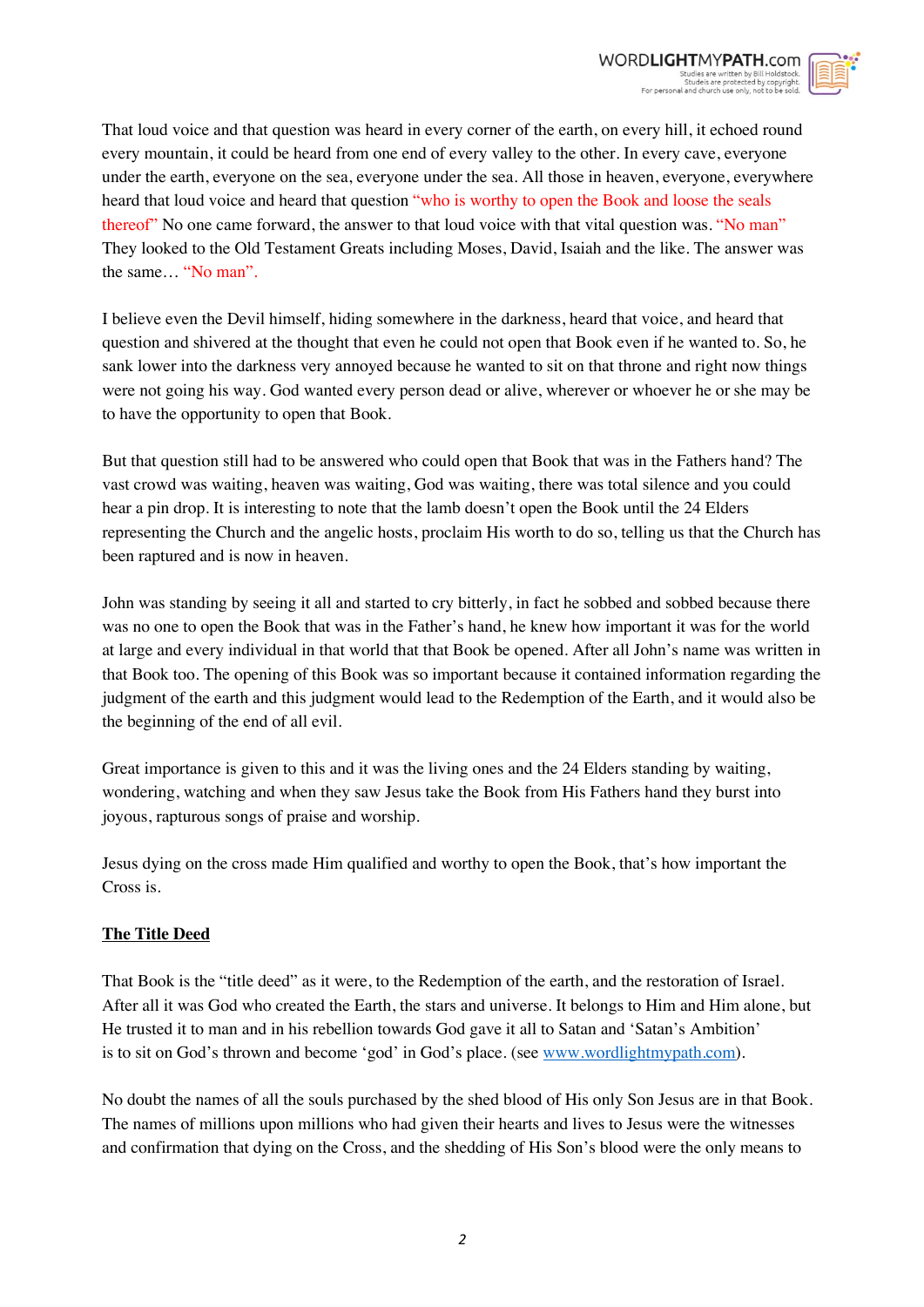

save the world and make a way back to God. Is your name written in that Book, mine is and so is Pauline's, and our families?

# John 3: 16

For God so loved the world that He gave His only begotten Son that whosoever believes in Him should not perish but have everlasting life.

This Book represents the beginning of the end of all evil and temptation for the Christian. The Book is in God's right-hand indicating power and strength, with all the changes going on at this time we thank God He is in control and knows what He is doing. The opening of the Book ushers in the Great Tribulation which the seals introduce. It also is the fulfilment of Jeremiah's prophesy and the beginning of the restoration of Israel.

# Jeremiah 30:3-7

For lo, the days come says the Lord, that I will bring again the captivity of My people Israel and Judah says the Lord; and I will cause them to return to the land that I gave to their fathers and they shall possess it.

Alas! For that day is great, so that none is like it: it is even the time of Jacob's trouble; but he shall be saved out of it

In the death of Jesus, the Saviour of the world on the Cross at calvary, He brought together Jew and Gentile and made it possible for us to become one in Christ Jesus. The rebellion of Israel towards their God, and His love and care rejected made no difference to God, He still loved them enough to offer His Son to be crucified in their place. But at the Cross He made it possible for all to be united in Spirit. Jew and Gentile, it is the blood of Jesus shed on the Cross that brings us all together, we are united in Jesus. The Cross and the death of Jesus was brought about in order that the debt could be paid to God, because it was God who had been offended. Man had sinned against God.

# **Book of Life**

Psalms 69:28. Confirms that this book, called the Book of Life was God's Book, it contained the names of all the righteous souls who have accepted that His Son had died and shed His blood for them on the Cross. God loved those names in fact He knew every person those names belonged to. He would order and arranged their lives should they want Him to, they were precious to Him, after all it was His Son, His only Son who died for them and He loved everyone who acknowledged His Son Jesus and followed Him.

# Jeremiah Chapter 1:5

Before I formed you in the belly, I knew you; and before you came out of the womb, I sanctified you, and I ordained you a Prophet unto the nations.

God has our lives planned for success, to be "the head and not the tail", the choice is ours to follow Him, or choose our own way. Jeremiah decided to follow God, (Verse 12.)

Now, all these Born-Again men, women, boys and girls gathered in His throne room waiting for His judgement. But that can't happen, because there was a problem with the opening of …. wait a moment, what is that stirring sound, that shuffling of feet? There is a murmuring too, people are whispering, no,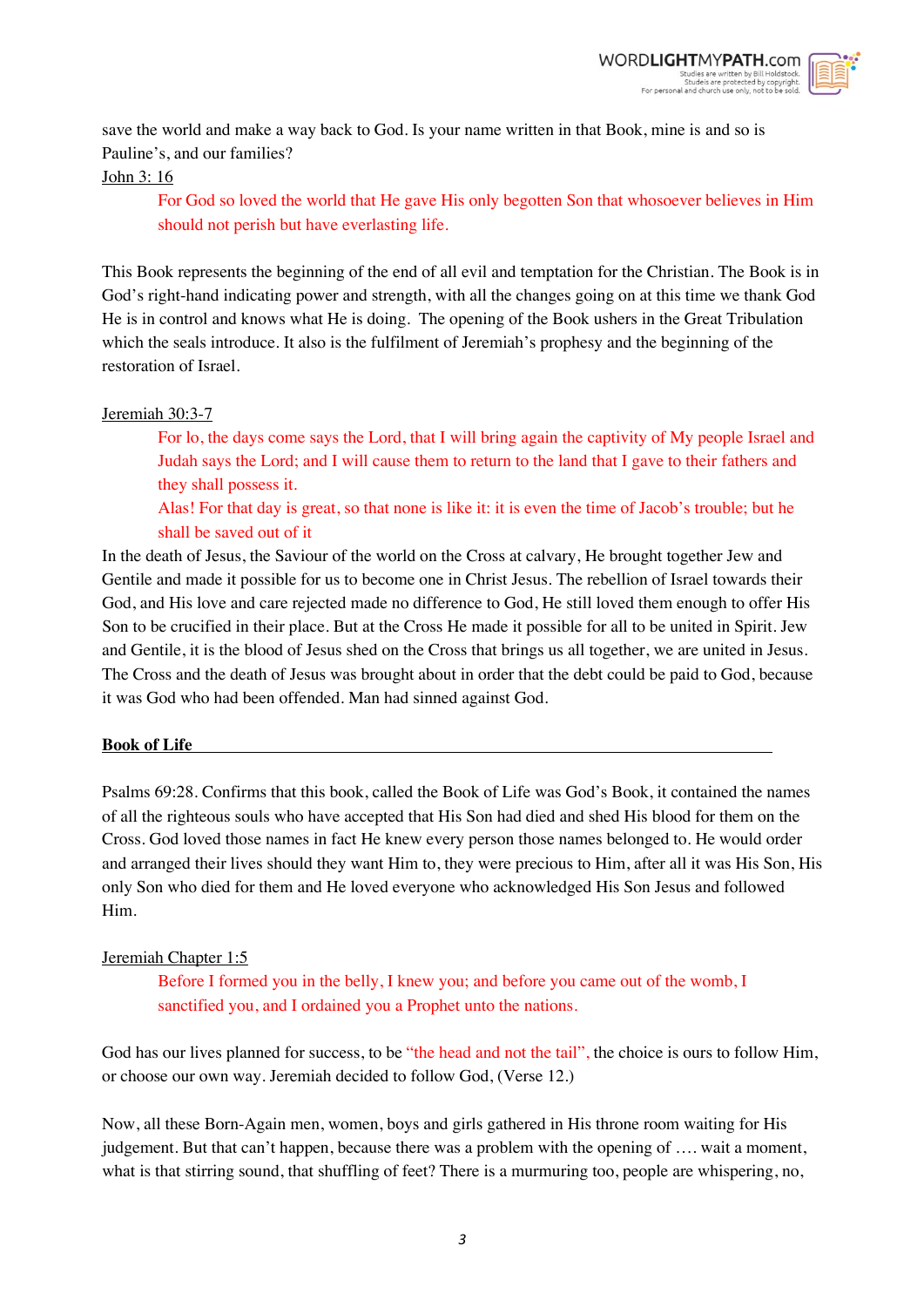

now they are talking, openly talking which grew louder and louder. This very large crowed started to part, the shuffling of feet are of those all around making way, a large space was being made and there they were, two feet came into view to the right of me, under a pure white robe, people were making a way for those feet, and guess what? **It was Jesus**, yes God's only Son Jesus! I know it was Jesus because there they were, the nail prints, still plainly to be seen in His beautiful feet.

Jesus continued to walk slowly towards His Father and the crowed drew back to make more room for Him. Great importance is given to this and it was the living ones and the 24 Elders standing by waiting, wondering, watching and when they saw Jesus take the Book from His Fathers hand they burst into joyous and rapturous songs of praise and worship. Someone worthy to open the Book had been found.

# Verse 5

And one of the Elders said unto me, weep not: behold the Lion of the Tribe of Judah, the root of David, has prevailed to open the Book, and to loose the seven seals thereof.

# Verse 9

… they fell down before the Lamb having every one of them harps and golden vials full of odours, which are the prayers of the Saints. And they sang a new song, saying You are worthy to take the Book and open the Seals thereof for you were slain and have redeemed us to God by your Blood out of every kindred and tongue and people.

Jesus took the Book from His Fathers hand and He broke the seals and opened the Book, the vast crowed irrupted into more praise it was Jesus, God's only Son the Lion of the Tribe of Judah who had prevailed to open the Book. Now the names of God's children could be recognised and read out legally as Children of Almighty God, Satan has lost all those hundreds of millions of souls and he could no longer have any claim to these names they were God's children, purchased by the blood of His Son.

Millions of souls could see the Book in the hand of God, the Elders saw it, the Angels saw it as is obvious. The thought here is no one was worthy enough to break the seals and release judgement. No man is qualified to pass judgement on another. Except regarding the judgement of the law of the land, but we are speaking of mankind who think they have a right to judge another by their own standards. The Bible says in

# Mat.7:1-2.

Judge not that you be not judged for with what judgement you judge you shall be judged: and with what measure you mete; it shall be measured to you again.

The Book pertained to judgement and only God was qualified to do this.

#### Revelation 5:8

And when the Lord Jesus had taken the Book, the four Living Creatures and the four and twenty Elders fell down before the Lamb having every one of them harps and golden vials full of odours, which are the prayers of the Saints.

The 24 Elders and the Living Creatures had harps and they began to sing praises proclaiming His Deity and the fact that Jesus was the only one worthy to open the Book. What a glorious sound that will be.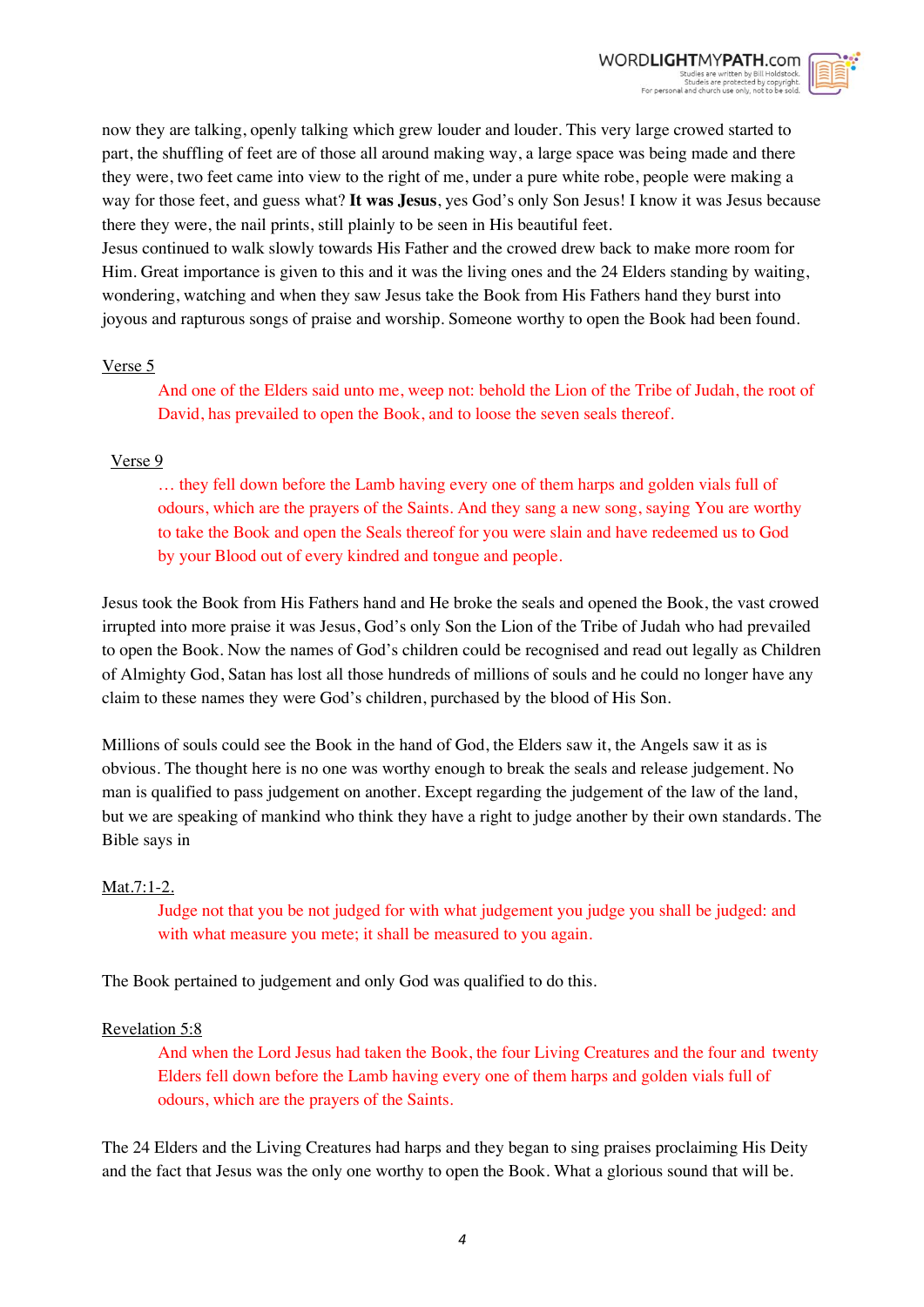



They also had golden vials full of the prayers of the saints since time began. This scene is yet to come to pass and when it does it will precede the Great Tribulation, so it is not very far away, because the Rapture of the Church is eminent, and that Book will be opened soon after the Church gets to heaven.

For hundreds of years a young lamb was sacrificed on the alter in the Tabernacle and then in the Temple and the priest laid hands on its head and prayed indicating the passing of the sin of the owner to the lamb before it was killed and burnt on the alter. This was God's order to show Israel that "without the shedding of blood there is no remission of sin"

The offering of sacrifices became such a ritual by Israel that even God was tired of Israel's ritualistic worship,

### Isaiah 1:11

To what purpose is the multitude of your sacrifices unto Me? Says the Lord. I am full of the Burnt Offerings of rams, and the fat of fed beasts: and I delight not in the blood of bullocks or of lambs or he goats.

God was so fed up with man's loose, weak, and half-hearted worship, not recognising the shed blood of His Son through the blood of the lamb they brought. He gave His only Son to die on the Cross as the only true, perfect sacrifice shedding His blood for the sin of the whole world. What we have to do is accept with repentance and a heartfelt belief and thankfulness what He did at Calvary to receive eternal life.

#### **Chapter 6 the opening of the seals.**

# The beginning of the Great Tribulation.

We are now at a crucial point, man has had his own way for centuries he has done his best to rule towns, cities, countries, nations and some have even tried world domination. The motivation has been greed, jealousy, desire for power and so on. All have failed, none have involved the Almighty God, in fact none have listened to Almighty God at all. Instead sin has ruled from start to finish and on the Cross the cry went up for all to hear **"It is finished".** God, through His Son Jesus Christ, is bringing what man has done to an end.

# Of the past 3,400 years man has been at peace for only 268 of them, or 8 percent of recorded history.

And what of today? Not only is there a lack of peace between nations, even towns and cities are often at war with one another.

God is a God of justice. My Grandfather used to say, "right is right and wrong is no man's right". You know, God may well have said that first! When we do not see justice, after a while we tend to get used to it not being part of our everyday life. Well God is not like that. The world will have to pay for its sin and rejection of God and His Son, for the way it treats its citizens and its fellow man. God said love your neighbour, the world has a problem loving members of its own family sometimes.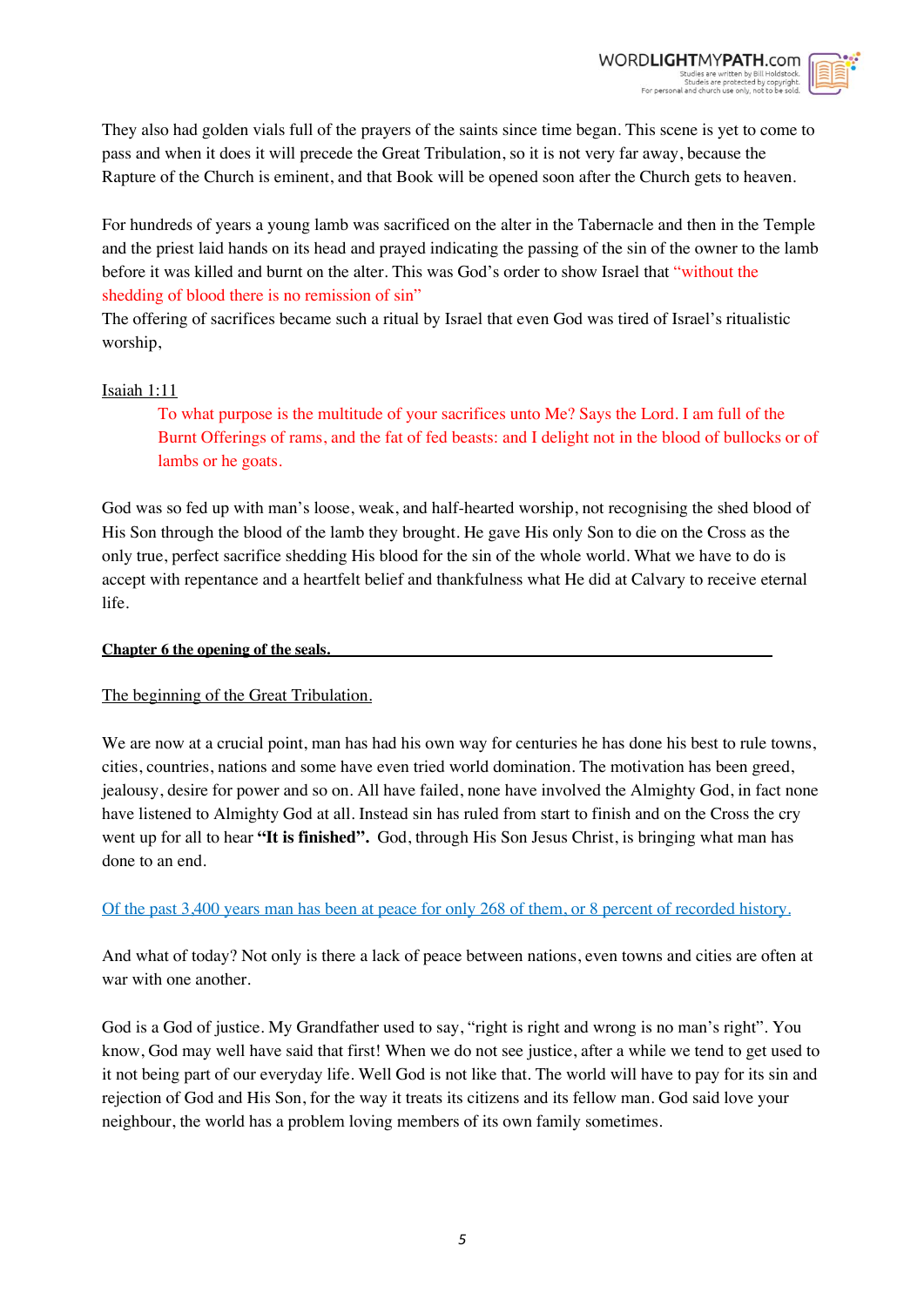

Chapter 6: Verse 1.

And I saw when the lamb opened one of the seals, and I heard as it were the noise of thunder, one of the four beasts saying come and see.

Jesus prevailed to open the Book and now He opens the first seal which is the beginning of the Great Tribulation. This will follow the Rapture of the Church although we are not given any time frame for this. Jesus said this Tribulation would be the worst that the Earth has ever seen or ever see again. (Mat. 24:21). John is invited to witness what the Earth has to endure, and which cannot be avoided.

Man has failed under the Mosaic Law of the Old Testament and also failed under the Law of Grace and Truth of the New Testament so God must vindicate His Holiness and the sacrifice of His only Son. This He will do by judging justly, mankind is not responsible for the circumstances of his birth, but he most certainly is responsible for the circumstances of his death and for what he does in between. Man is born into sin, this he cannot avoid, but God has made a way for man to escape judgement of that sin and that is to except the fact that His Son Jesus died on the Cross, shed His blood in place of man to set man free from the penalty of sin.

If as we believe, the opening of the first seal initiates the beginning of the Great Tribulation, we also believe the Rapture of the Church comes before this event. In our study of the Rapture on our web site www.wordlightmypath.com we read in Revelation that the preparation of the Churches in Chapters 2-4 by God through the Pastors is completed at the end of Chapter 3. From Chapter 4 there is no mention of the Church until Chapter 19, but the Lord does a great deal with the Earth between those Chapters. (It is understood and with respect, there are other opinions of this event but let's keep the faith until He comes)

#### **A seal is opened (Thunder)**

John is invited to see the opening of another seal. A loud clap of thunder rumbles round the heavens announcing the beginning of the most terrible time the Earth has ever known. Jesus gets up from His Fathers throne and proceeds to claim the land of Israel and His people from the clutches of Satan. God chose these people for Himself. He protected them, fed them, led them to the land He wanted them to possess. He loved them and still does. So, Israel although still rebellious, is still a nation after God's own heart. Israel is still the apple of His eye and He gets up from the throne to confirm to Satan that Israel belongs to Him.

# **Introducing the Antichrist…watch him he's dangerous!**

A man will be revealed who the Bible calls the Antichrist. He will be sponsored by Satan, he will be a deceitful man one who cannot be trusted, but he will have extraordinary powers and will win the hearts of the nations. He will create a peace agreement with the Arabs and more specifically with Palestine and Israel. There has been a long history of peace sought, agreed, signed and broken in the Middle East.

The Antichrist is given special powers by Satan and will have the ability to bring to an end the sevenyear peace accord with Israel allowing Israel to worship in their new Temple and offer sacrifices and oblations to their God and live peaceably with their neighbours. (see the study on Third Temple in the website on www.wordlightmypath.com)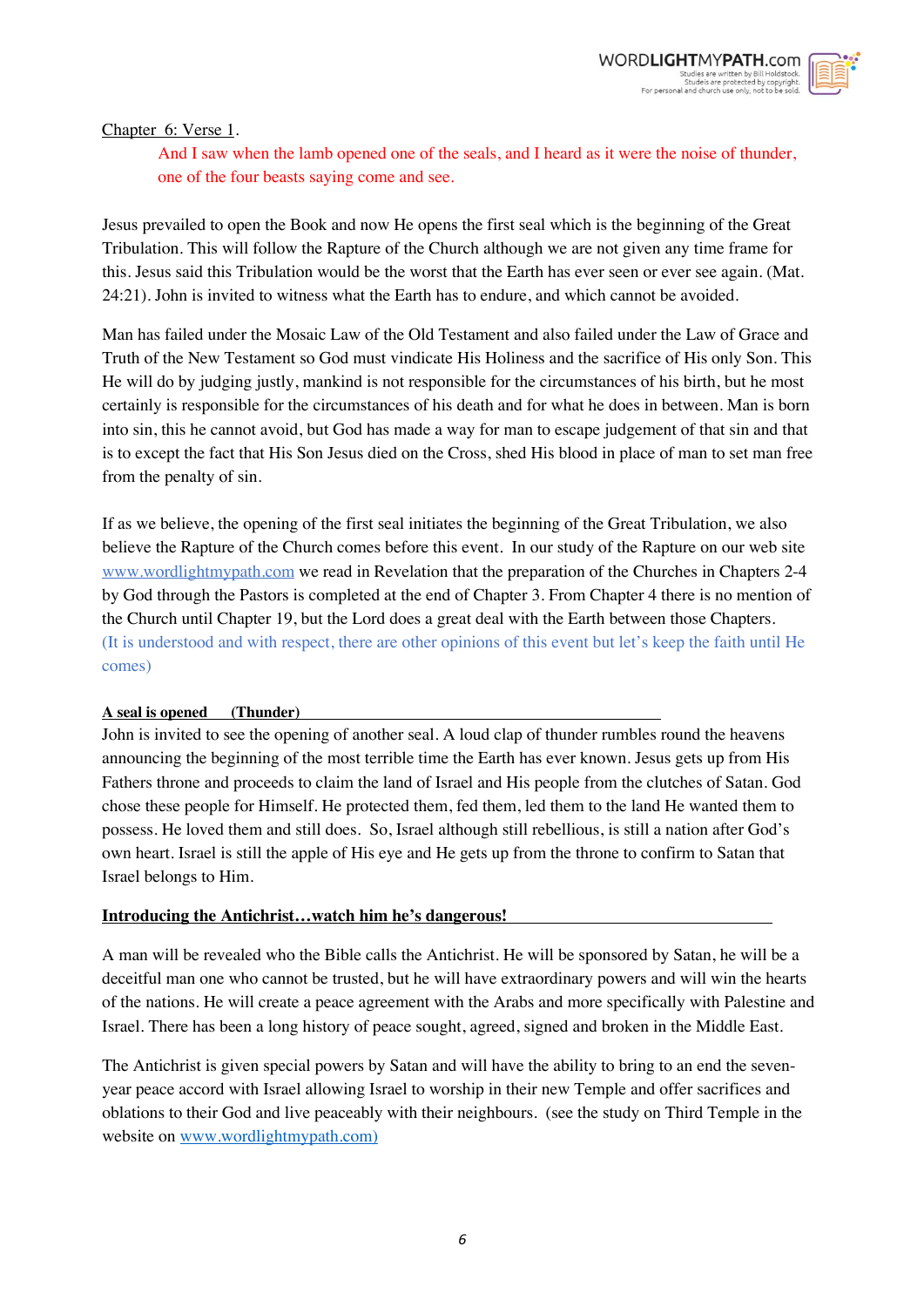

Daniel wrote of this time saying in

## Daniel 9:27

And he (the Antichrist) shall confirm the covenant with many (Israel) for one week (seven years) and in the midst of the week he shall cause the sacrifice and the oblation to cease, and for the overspreading of abominations he shall make it desolate, even until the consummation, and that determined shall be poured upon the desolate.

After three-and-a-half years the Antichrist will break his seven-year covenant with Israel and attack her with his armies, he will stop the sacrifices and the daily worship in the Temple which will greatly upset the Israeli people. Israel has been waiting for over 2000 years to sacrifice and worship in their own Temple again. His opposition to Israel will continue until the Lord's return when He will fight for His people.

For the first three-and one-half years of the Tribulation, under the leadership of the Antichrist, backed by Satan, Israel will do very well. She will prosper, increase in prestige, and be well thought of the world over. This will lead her into a false sense of security, and she will trust in the wrong people and not fear her God. She will think she has found the Messiah, but he will be revealed as the master of deception and lies, and Israel will realise she has been fooled. This is the time that the scripture spoke of in

### John 5:43.

I am come in my Father's name and you receive Me not: if another come in his own name, him you will receive.

Israel will fulfil this prediction just before she is made to realise the terrible mistake she has made.

#### **Another Seal is opened. Bow and Crown**

#### Rev.6:2.

And I saw and behold a white horse: and he who sat on him had a bow; and a crown was given to him: and he went forth conquering and to conquer.

The white horse signifies the proposed peaceful but false intentions of the Antichrist. He is portrayed with a bow with no arrows, proclaiming peace but preparing for war. The crown he is given indicates submission by other nations, it was given to him not won in victory.

The world has been at odds with Israel right from the beginning of Israel. There is no question, Israel belongs to God, and Satan does not like that. He has put it in the hearts of nation after nation to come against Israel and cause them trouble. This man called Antichrist, and he is a man, not a nation, or a government, nor a spirit, not a resurrected Hitler or other dictator, but a man empowered by Satan, he will be all the worlds dictators rolled into one. The verse "and he went forth to conquer" tells us, while he is talking peace, he is preparing destruction. His aim is to bring peace to the Israel problem which will be gratefully accepted by Israel, this will include the seven-year peace treaty guaranteeing peace *and*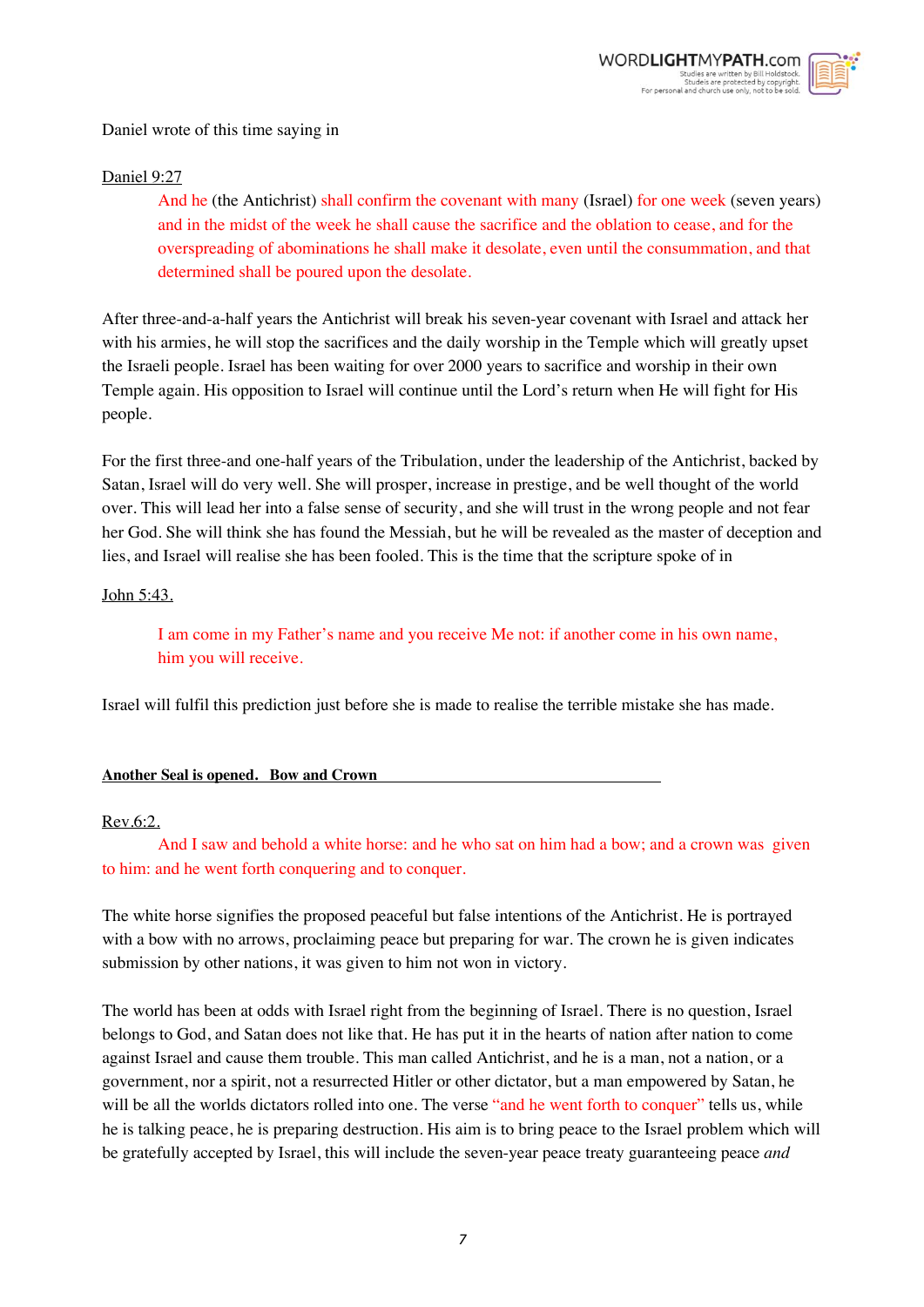

protection mentioned above. Partway through those seven years the Antichrist will break his covenant with Israel and attack her.

The Hebrew for 'week' is shabua meaning seven. Daniel's prayer did not concern days but years. Again, more detail of this time is found in the study of Daniel in the website. www.wordlightmypath.com

#### **Another seal is open. (The peace taker)**

Another beast appears and invites John to come and see the next seal to be broken. This time another horse was seen.

#### Rev. 6. 4

And there went out another horse that was red. (symbolizing war) And power was given unto him (by Satan) that sat thereon to take peace from the Earth, and that they should kill one another: And there was given unto him a great sword.

Whilst it must be understood the events are portrayed here as symbolism, that is Antichrist will not literally ride a red horse, but the scriptures are warning the reader what will come to pass and who will instigate it. However, that which the Antichrist brings is very real. The Church and its influence for all that is good and Holy will be in heaven leaving sin to have full sway on the Earth and as the Bible says without rhyme or reason people will walk the streets and kill one another. Millions will be killed for no reason at all. Peace will be a thing of the past and nowhere to be found on the Earth.

#### Rev. 6:4

And power was given to him who sat thereon to take peace from the Earth and that they should kill one another.

And another thing the Bible says and there was given unto him a great sword. Proclaiming the fact that more people will be killed in this Tribulation period than at any other similar time frame in history.

#### Jesus said in Mathew 24:21.

For then shall be Great Tribulation, such as was not since the beginning of the world to this time, no, nor ever shall be.

As we have noted the Antichrist will go forth to conquer, he will be preparing war with many countries, one of which will be the "glorious land" which according to Daniel 11:41 speaks of Israel and tells us many countries shall be overthrown including Egypt. As stated, after three- and one-half years of this seven-year Peace Treaty with Israel, the Antichrist will break his covenant with Israel and attack her.

(Dan. 9:27).

And he shall confirm the many for one week, And in the midst of that week

While he is planning to attack Israel, he is greatly hindered by news from the east and north probably led by Russia (north) and Japan and China (east) forming a union against or with him but without success. This interruption hinders a total attack on Jerusalem.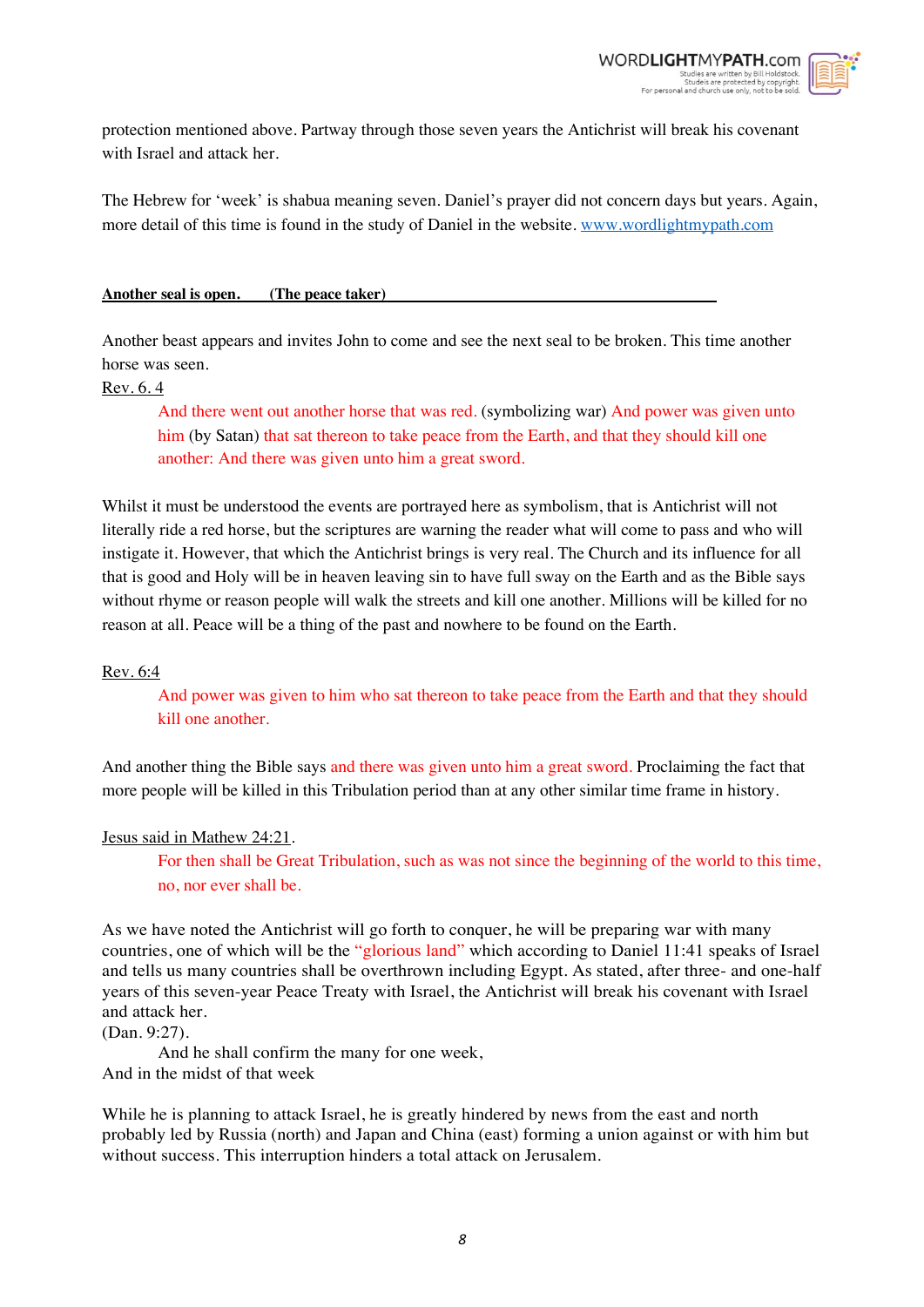

Revelation Chapter 5 teaches us that much if not all that transpires in that Chapter could not happen but for the Cross. The death of Christ on the Cross made way for Jesus, who was now worthy due to the fact that He was crucified in our place and made a way for mankind to return to God, and to open the Book God held in His hand releasing the Tribulation and God's judgement for sin.

Chapter 5 warns us of the rise of the Antichrist on a white horse, and when he emerges people will know the kind of man he will be because the Bible tells us, in this very chapter... read it!

He then appears on a red horse; such power is given to him by Satan that he should take Peace from the Earth. Think about it! one man with power to TAKE peace from the Earth. Causing men and woman to kill each other in the streets for no reason at all. Houses, shops, businesses being ransacked, items being stolen, impotent Police, Antichrist's law, no restraint whatsoever, everyone going wild! He will have no opposition, the spiritual influence of the Church will be gone so the Antichrist will have full sway to do exactly what Satan, that embodiment of sin tells him to. The people left on the earth will know what life is really like in the absence of God.

*By the way, I am not exaggerating, I am not trying to frighten the reader but several times I have heard people say, "I would read my Bible, but it is difficult to understand". Some have said they can understand more if they read the Bible alongside my studies. In 2009 soon after I retired, I started to study a book of the Bible. I found the more time I spent reading, reading other commentators, and the 3 study Bibles I have and praying over that book the more the Holy Spirit showed me about it, and I understood and enjoyed it. When I had finished, I asked another Bible student in the church to look it over. He said, "this should go to the church and on the internet" A year later my grandson Stephen, a wizard at this sort of thing, created a website and put up the 14 chapters of Ezekiel and then a little later the book of Samuel. Since then he has added 16 other studies of books of the Bible to the website, and Graham has read through most of them, thank you Jesus for guys like them. I don't pretend everyone will agree with everything they read, but no study goes up without a lot of prayer from my wife and me.*

With this study I have been extra careful to keep as close to the Bible as I can, it's that important. There have been times when I have not understood a verse so have gone to bed saying, "Lord if you don't show me what that verse means I'll have to leave it out"! The next morning, He shows me clearly what He wants me to write.

This is a very important subject and it's not nice reading but don't pass it by, don't think this will not happen, because it will it is **God's word.**

Now let's get back to those seals!

# **The third seal is opened (Famine)**

Rev.6: 5

And when He had opened the third seal, I heard the third beast say, come and see. And I beheld and lo a black horse; and He who sat on him had a pair of balances in His hand.

John saw a black horse which represents famine. Famine usually follows war. We as Christians must understand that when the Church, and we speak of the True Church is taken out of this world everything will change. The born-again Christian has been a stabling influence in the world under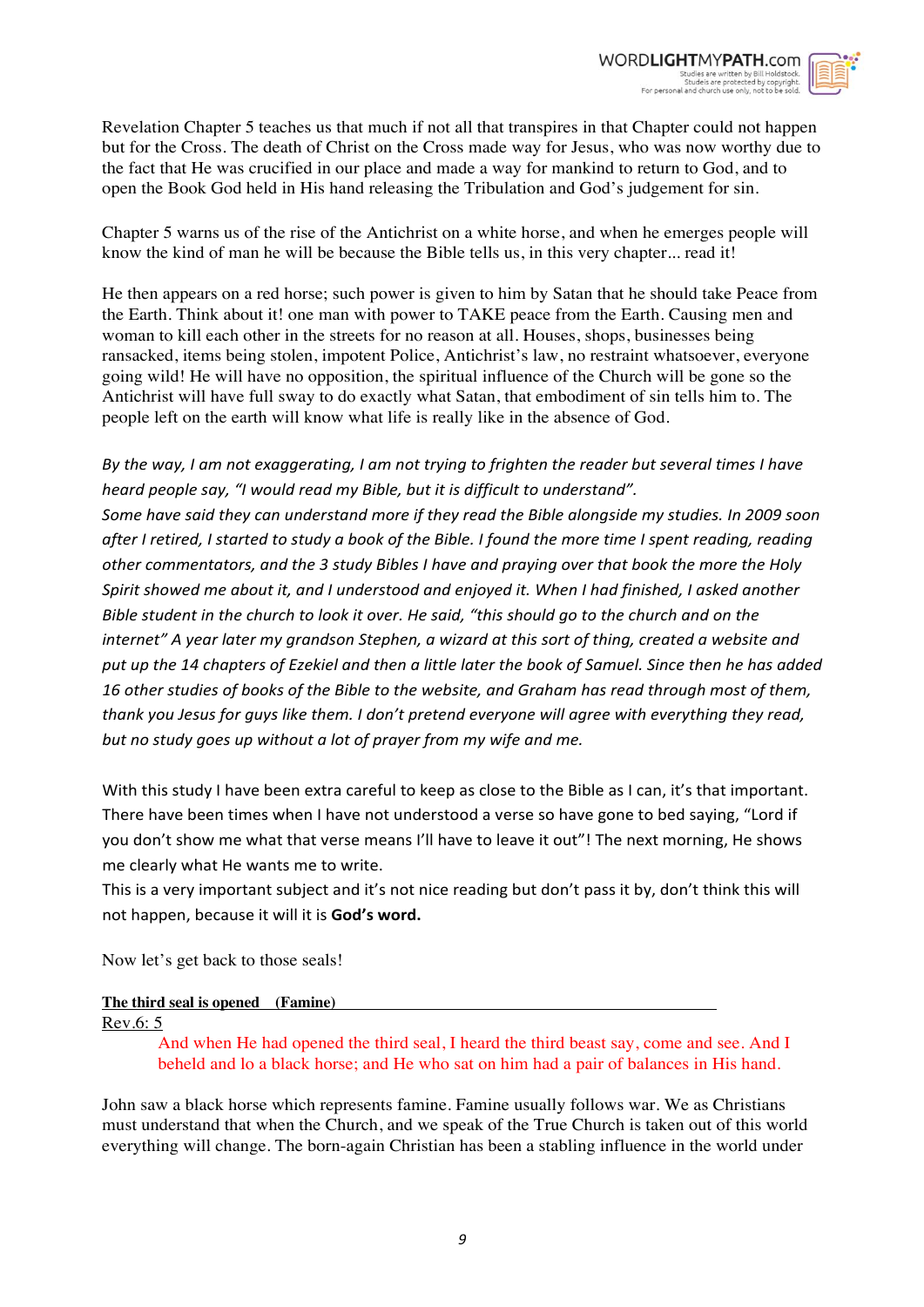

the power of the Holy Spirit. With the Church gone, sin, wickedness, war, self-will, greed and all things devilish will not be held back by the Lord. Do you want to live in a world like this?

# 2. Thess.2:7

For the mystery of iniquity does already work only he who now letteth will let (the Church) until he be taken out of the way.

This refers to the Rapture of the Church, the word letteth also means hindering of evil which the True Church does. If you take away a hindrance what remains has free reign to do its own thing. Notice the Bible says when the Church is removed the Antichrist will be revealed. I believe the Antichrist could well be alive and maybe as a youth even now, but he will be revealed at the right time, God's time. Also notice his end! He shall be consumed when God breathes on him!

The one who sat on the Black Horse had in his hand a pair of balances, we might call them scales which are used to measure food in the preparation of a meal. A voice was heard to say;

A measure of Wheat for a penny, and three measures of Barley for a penny; and see you not hurt the oil and the wine.

In most countries a penny is the lowest denominator, you can't buy much for a penny! The cost of food is increased so much when this Black Horse appears bringing a terrible scarcity as a result of war. There will be starvation, stealing, killing one another for food. The petition that the olive tree and the grape vine is not hurt is that these plants apparently need very little cultivation, they may be the only means of sustenance there is, so they are protected.

Israel is the olive tree and the vine. Hence the prohibition not to injure the oil and the wine (v6) may mean that Daniel's people are to be shielded from famine at this time. (Williams)

#### **The fourth seal is opened**

# Rev. 6:8

And I looked and behold a Pale Horse and the name of him who sat on him was Death, and Hell followed with him. And power was given unto him over the fourth part of the earth, to kill with the sword, and with hunger, and with death, and with the beasts of the Earth.

Have you noticed that so far, as we have introduced the different aspects of the Antichrist, his life revolves around killing, death and destruction? Just like his sponsor! And there is not much to look forward to for the man and woman in the street. As the scripture above tells us Death is ever present quickly followed by Hell. The Bible says Death then Hell, nothing between, no second chance, choose Jesus now before it's too late.

But for the follower of Jesus, a visit by faith to the Cross, a prayer of repentance and acceptance of Jesus as Lord, and heaven and all its glory is yours forever. No Hell! The only one who has defeated death is the Lord Jesus Christ. The Pale horse portrays the fact that untold millions of people will die and for those people the next stop is Hell! They should have listened to the preacher or have taken more notice of what they were reading. The Bible warns us that death will come to a fourth part of the earth by way of killing with the sword, with famine, with hunger, and even the beasts of the earth will have lost their restraint.

#### **The fifth seal (Tribulation Saints)**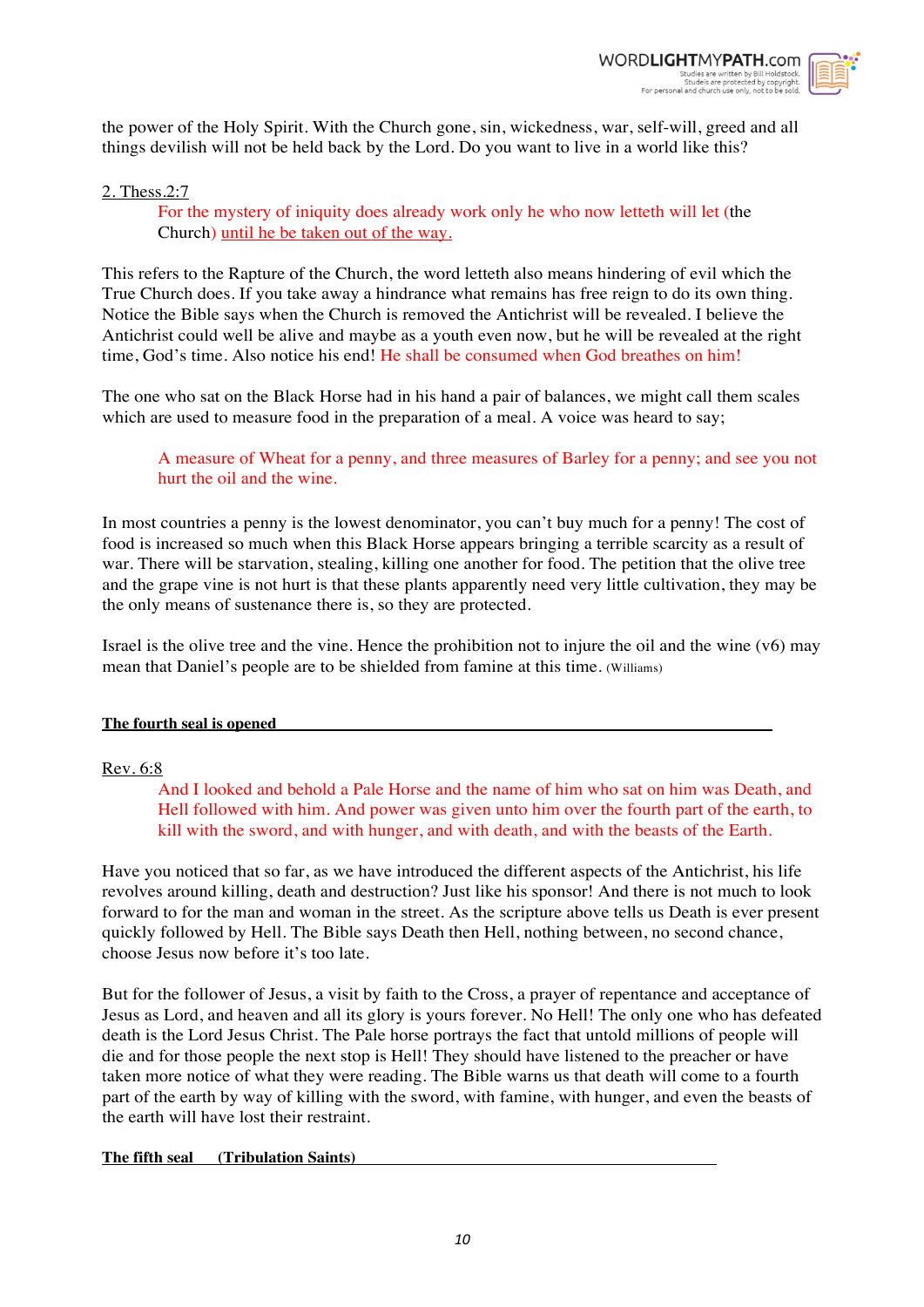

# "And when He had opened the fifth seal, I saw under the altar the souls of them that were slain for the word of God, and for the testimony which they held."

It is believed that these souls are individuals who had been martyred by the Antichrist in the last few years of these troubles. Can you imagine the panic as some who thought they were Christians, thought they were Godly, the Church members who had positions on the board of directors, youth workers running from church to church to find the Pastor, or the Priest to ask what is going on, but they have all gone to be with Jesus. The Minister who thought he should have gone with the others, sobbing in the corner of his vestry because he was left behind. But none had a personal relationship with Jesus, oh they knew about him, but didn't talk to Him, they didn't read His word, and they only prayed when they were in trouble. I listened to a TV interview a few weeks ago and a man said "yes, I've had lots of jobs, I've been a postman, a taxi driver, I've been Priest, a security guard, and now I am out of work!" It's people like that, and there are millions of them all over the world that think they are Christian because they go to church at Christmas or give to charity once in a while.

These people under the altar of Incense are those who found Jesus in this troubled time, the Bible calls them 'Tribulation saints' They are individuals who have been martyred by the Antichrist. They realised their need for a Saviour and in heart-felt repentance sought someone who could help them. Maybe the Paster sobbing in his vestry will be one of them. I believe many people will read a Bible at this time to find out what has happened and why are so many people missing, and some will come to know Jesus. Thank God in His mercy Salvation will be open to all until Jesus returns to earth at Jerusalem to fight for Israel.

Rev.7: 9 to17 is a chapter that tells us very many millions were found to be among the crowd, and they are clothed in pure white robes with palms in their hands honouring and praising the Lamb who died on the Cross. When questioned as to who they were the answer came,

"These are they which came out of the great tribulation and have washed their robes and made them white in the blood of the Lamb."

# **The Sixth Seal Chapter 6 verse 12-17**

And I beheld when He had opened the sixth seal and lo, there was a great earthquake and the sun became black as sackcloth of hair, and the moon became as blood. And the stars of heaven fell unto the Earth even as a fig tree casts her untimely figs when she is shaken of a mighty wind. And the heaven departed as a scroll when it is rolled together, and every mountain and island were moved out of their places.

And the kings of the earth, and the great men, and the rich men, and the chief captains, and the mighty men, and every bondman, and every free man, hid themselves in the dens and the rocks of the mountains.

And said to the mountains and rocks, fall on us and hide us from the face of Him who sits on the Throne, and from the wrath of the Lamb. For the great day of His wrath is come and who shall be able to stand?

The Bible tells us all the businessmen, rich men, great men, mighty men, clever men, scientists, Prime Ministers, Presidents, Kings and Queens will all run and hide! Can you imagine what a frightful time this will be? All the 'great men' those who people look to and rely on for some answers when it's tough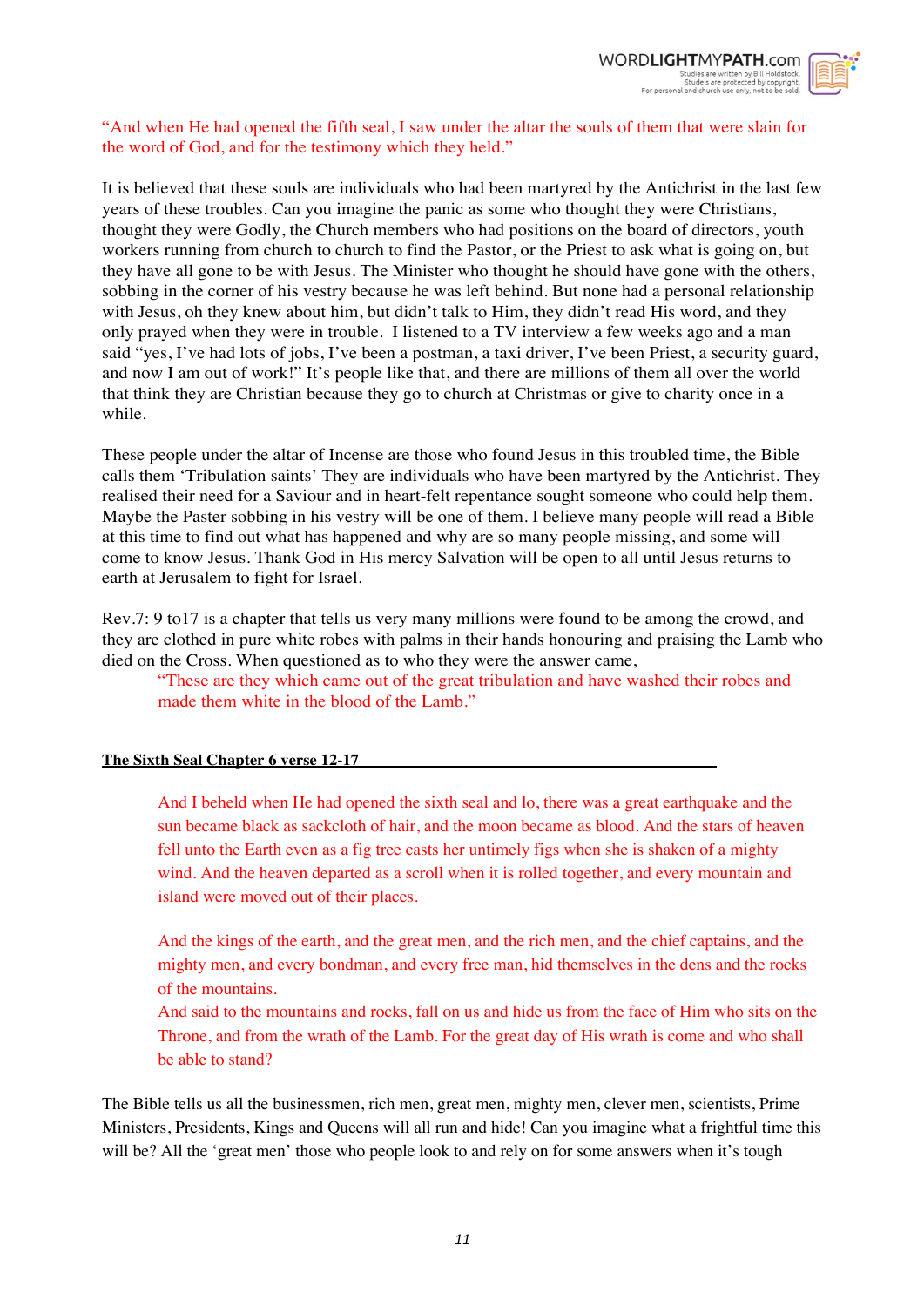

going, would be found hiding from He who sits on the Throne, who is none other than God. Man will have to deal with the One who sits on the thrown one day and we must never forget that.

# Revelation 6:17

# For the great day of His wrath is come and who shall be able to stand?

Man has set himself against God ever since the fall. Now man will see just how powerful God is. Because this is God's day of reconning. The Christian is always mindful of the love of God on their lives. That love is extended to the sinner as well but if that Love is rejected together with His Son Jesus then justice is required to be vindicated. Ever since you can remember you have heard the warnings of God, from Television from magazines, from church, from testimony and much more. And the world has rejected Him, now God wants to vindicate His Son and who can blame Him, He warned us this day would come.

# Mat. 24:29.

Immediately after the Tribulation of those days shall the sun be darkened, and the moon shall not give her light, and the stars shall fall from heaven, and the powers of the heavens shall be shaken.

Our Television News shows us vivid pictures of what the Lord tells us in His discourse in Matthew 24. The first part He calls the beginning of sorrows and the last part He calls The Great Tribulation Mat. 24:21. We could well be in the first part of the Lord's discourse now! The whole world is under attack from Covid19, we have never seen anything like it in living memory. Thousands are dying each day at the time of writing, men and women's hearts are failing them for fear, towns and cities are at a standstill and empty, shops and businesses have given up trading, but man would rather put up with all that than turn to God and seek a merciful God in prayer.

# 2 Chronicles 7:13/14. God said;

If I shut up heaven that there be no rain, or if I command the locusts to devour the land, or if I send pestilence among my people, if my people, which are called by my name shall humble themselves and pray and seek my face and turn from their wicked ways, then I will hear from heaven and will forgive their sin and will heal their land.

That's the best vaccine for all problems, humble ourselves pray and seek His face, but notice the Lord is talking to His people. Not the world who do not know Him, but to those who name the name of Christ. Could it be the responsibility of the Church to humble themselves and pray and seek His face so our land can be healed? It would seem so according to His Word.

Think about it, please think about it.

The shaking the Bible talks about will cause Earthquakes everywhere. All of creation will respond to God, He will make His name known, some will call on His name in desperation others will still rebel and blaspheme Him.

The sun will turn black, some say due to the dust filling the air, even if this were the case would you like to walk about in the dark day and night and fill your lungs with particles of dust all the time. No, I am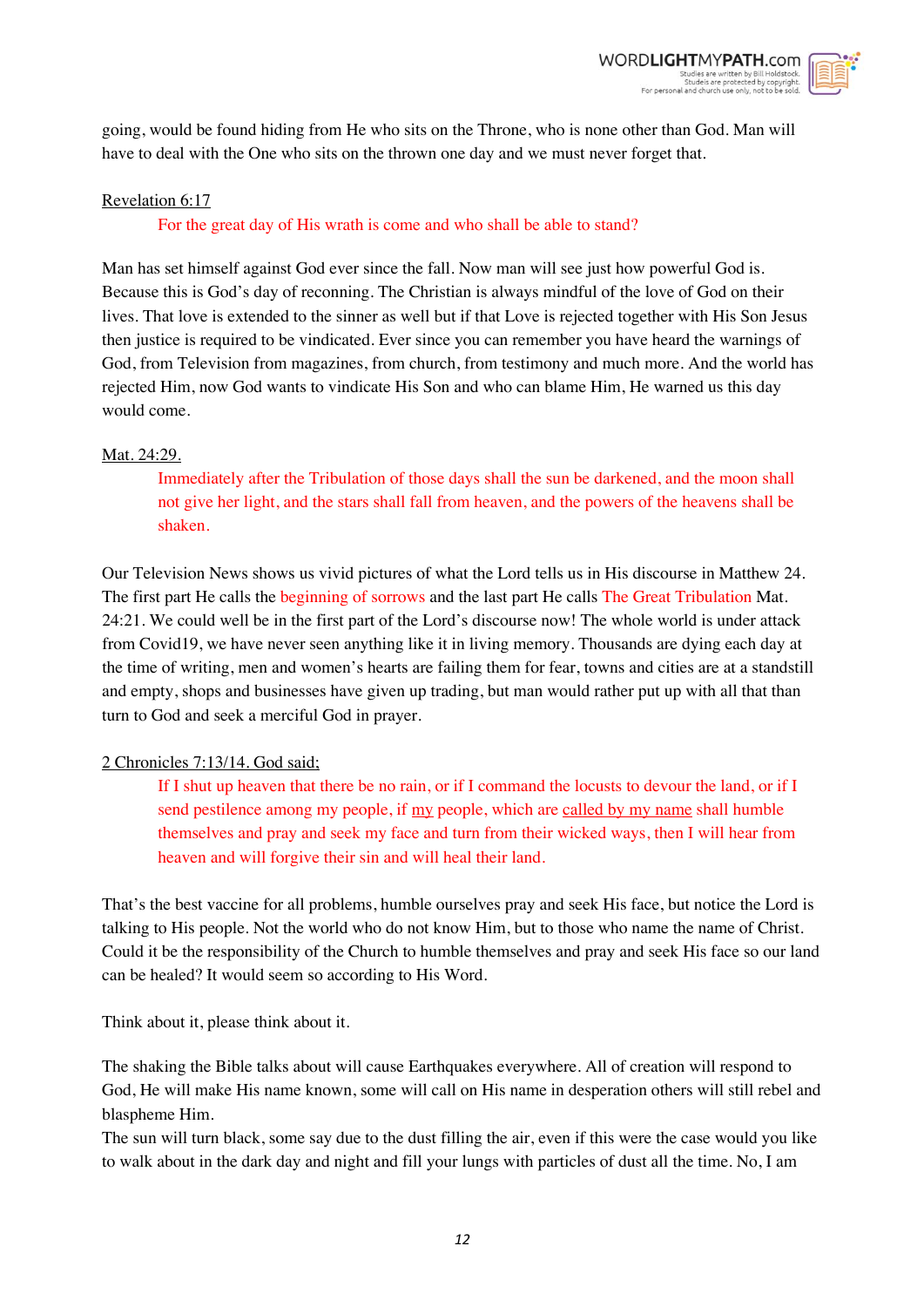

not exaggerating, this happens on a smaller scale in some countries today. Pauline and I lived in London in the '50's and experienced the dense fog that blotted out the daylight, it was called a "pea souper". Many times, I caught the bus home from work in Fleet Street in London, and the bus conductor had to walk in front of the bus with a torch to guide the bus driver who could not see the road from where he was sitting, and that was in the late afternoon, it was frightening!

The moon becomes as blood, probably referring to dust particles in the air. This has happened several times in history but is nothing by comparison to what John is describing. These earthquakes will be so cataclysmic, so immense and cause such devastation the hearts of men and women the world over will fail them for fear because they can't cope with it. Read what Isaiah says about this time.

### Isaiah 14:18-21

And it shall come to pass, that he who flees from the noise of the fear shall fall into the pit; and he who comes up out of the midst of the pit shall be taken in the snare: for the windows on high are open, and the fountains of the Earth do shake.

The Earth is utterly broken down, the Earth is clean dissolved, the Earth is moved exceedingly. The Earth shall reel to and fro like a drunkard and shall be removed like a cottage: and the transgression thereof shall be heavy upon it, and it shall fall and not rise again. And it shall come to pass in that day that the Lord shall punish the host of the high ones that are on high, and the kings upon the Earth.

Men shall run to and fro, this way and that to escape what is happening but there will be nowhere to hide. No matter how rich and powerful some may be, how big a house people live in, how big a business they have, how much money is in the bank, and some put great store by those things, but they will not escape the wrath of God. If you have made this your choice judging by what the Bible says is going to happen, you have made the wrong choice.

When Jesus was introduced to the world by John the Baptist John said in

# John 1:29

"Behold the Lamb of God, which taketh away the sin of the world"

Considering what has been done to redeem humanity, if men reject the Lamb of God that was slain, it stands to reason they must face the wrath of God!

# 1 Thess. 5:9

For God has not appointed us to wrath, but to obtain Salvation by our Lord Jesus Christ.

This verse points the way to God's saving grace and how to avoid these terrible events and the terrible time when the anger of the Lord will be poured out on those who reject His Son. There it is! the way of escape! accept Jesus as your Saviour, give your life to Him in faith at the foot of the Cross, repent of your sins and the Bible says you will be accepted by God and have your sins forgiven. That's a great deal better than those foolish men who are in the middle of this Tribulation experience, who pray to the mountains! Not to God who is in control of events, but to the mountains and they ask the mountains to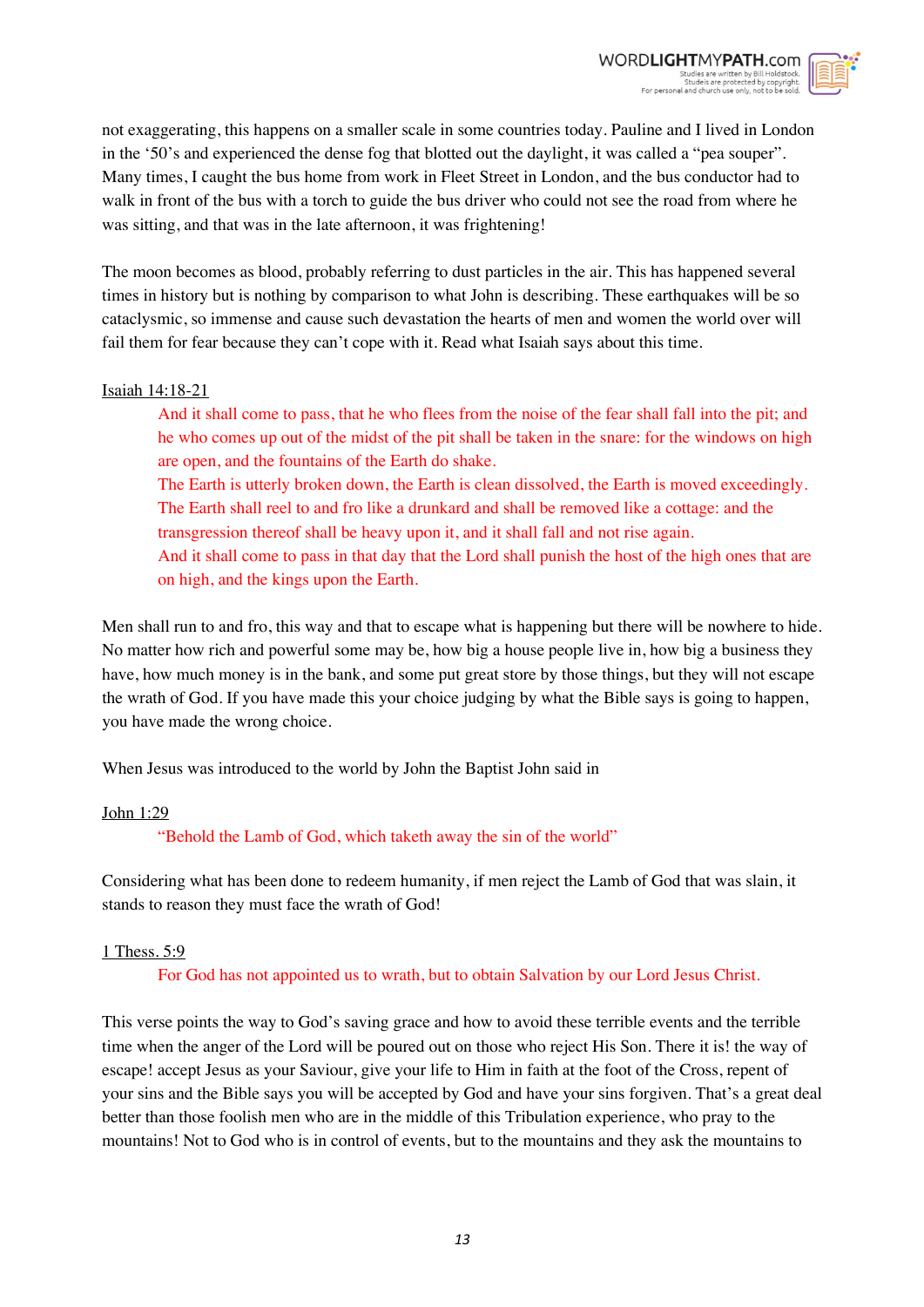

fall on them, how foolish. And still they refuse to repent! This rejection of His Son must break God's heart.

# The Seventh Seal (Silence in heaven)

And when He had opened the seventh seal there was silence in heaven about the space of half an hour.

The Lamb opened the seventh seal. It was the Lamb who prevailed, it was His Redemptive work on the Cross which is the foundation of His 'worthiness' to open the Book, and the seals. (Rev. 5:9). It was the work of the Lamb that was necessary before the work of the Angels and the seven trumpets and the seven vials could begin. Worship and Praise has been heard uninterrupted in heaven since time began. Some say the silence expresses the intense expectancy of what is about to come on the world it has been bad thus far, but Judgment is about to increase greatly. All our prayers are laid before the Lord on the Golden Altar of Incense before the Throne. Our prayers are imperfect, but to become effective they all go through the smoke of the incense in a golden censer out of the hand of the Angel. The Incense represents the perfection, merit, and virtue of the life of Christ and what He did at the Cross.

Alan Johnson says,

Even Heaven's choirs are subdued to show God's concern for His persecuted people in the Great Tribulation.

The breaking of the seventh seal makes way for the trumpets of judgement in chapter 8: 2 and the cups of wrath in chapter15: 6. These verses express the activities of the true Messiah in answer to the prayers of the saints (chapter 8:3). It also marked the claiming by God of the inheritance promised to Abraham, and of the False Messiah riding forth to oppose that claim. The wars, pestilence and famine, brought about by Satan and his false Messiah to afflict the nations of the world is aimed to destroy the people of God. Satan is still on the war path, now he has the false Messiah to help him delude the people, particularly Israel.

Half an hour is a very short space of time, but it was long enough for the Angel to present the prayers of the saints to God our High Priest. This was copied in the earthly actions in the Temple see Heb.8:5 Heb.9. 23-24. While the High Priest was thus engaged, the congregation waited in silent worship.

# **The four Angels**

It was after these events John saw four Angels standing on the four corners of the earth.

Rev.7

After these things I saw four Angels standing on the four corners of the earth, holding the four winds of the earth, that the wind should not blow on the earth, nor on the sea, nor on any tree. And I saw another Angel ascending from the east, having the seal of the Living God and he cried with a loud voice to the four Angels, to whom was given to hurt the earth and the sea.